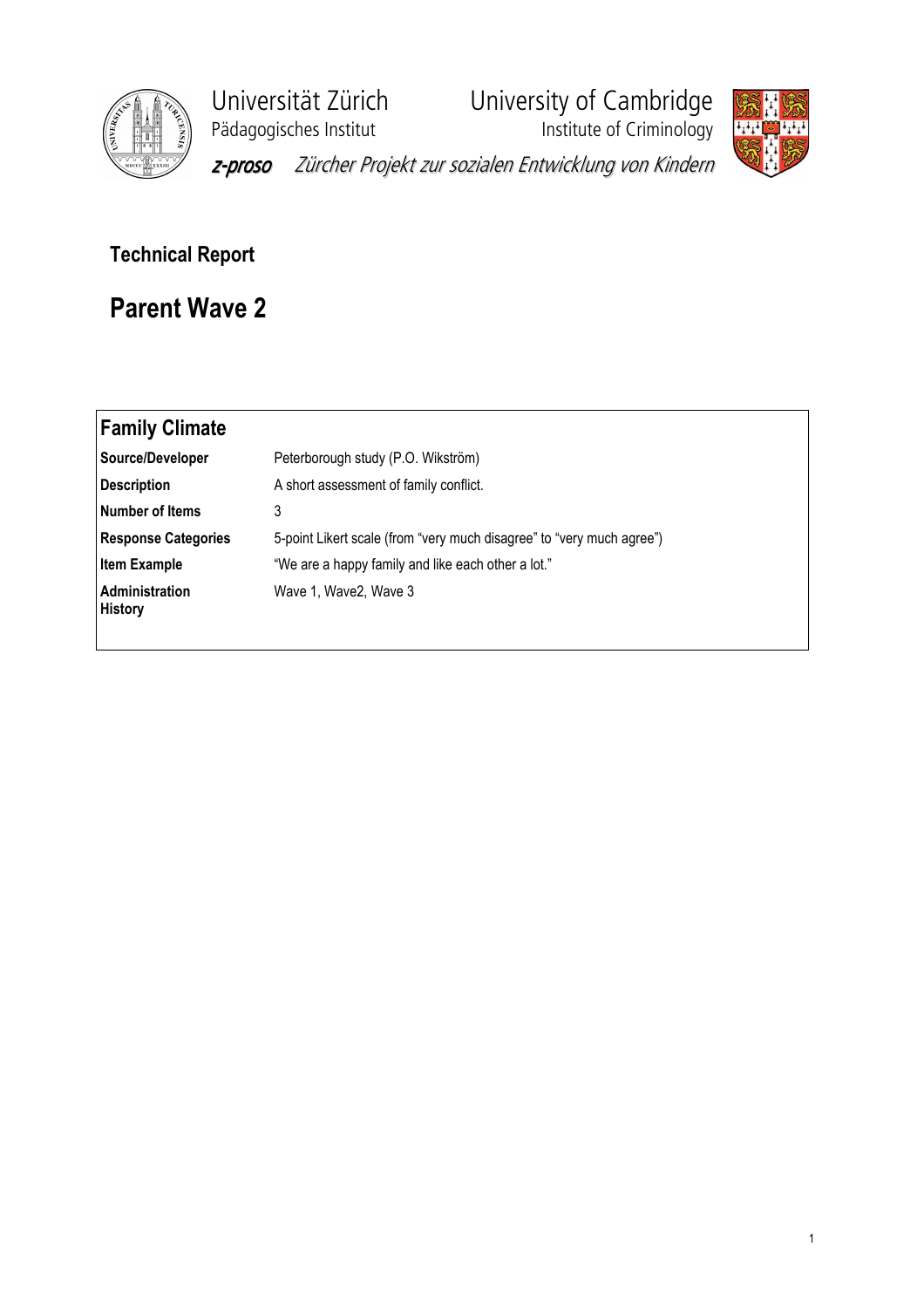|                                                             | <b>Family Climate Scale</b> |                                                                                                                                                                             |              |                                                                               |              |              |                    |               |                           |                              |           |
|-------------------------------------------------------------|-----------------------------|-----------------------------------------------------------------------------------------------------------------------------------------------------------------------------|--------------|-------------------------------------------------------------------------------|--------------|--------------|--------------------|---------------|---------------------------|------------------------------|-----------|
| Variable<br>Values                                          |                             | 5-point Likert scale                                                                                                                                                        |              |                                                                               |              |              |                    |               |                           |                              |           |
|                                                             |                             | 1- very much disagree                                                                                                                                                       |              |                                                                               |              |              |                    |               |                           |                              |           |
|                                                             |                             | 2- somewhat disagree                                                                                                                                                        |              |                                                                               |              |              |                    |               |                           |                              |           |
|                                                             |                             | 3- neither agree nor disagree                                                                                                                                               |              |                                                                               |              |              |                    |               |                           |                              |           |
|                                                             |                             | 4- somewhat agree                                                                                                                                                           |              |                                                                               |              |              |                    |               |                           |                              |           |
|                                                             |                             | 5- very much agree                                                                                                                                                          |              |                                                                               |              |              |                    |               |                           |                              |           |
|                                                             |                             |                                                                                                                                                                             |              |                                                                               |              |              |                    |               |                           |                              |           |
|                                                             |                             | 7- Does not apply (MISSING)<br>8- Don't know/ Can't remember (MISSING)<br>9- No answer/ Answer refused (MISSING)                                                            |              |                                                                               |              |              |                    |               |                           |                              |           |
| Variable<br>Wording &                                       | Variable Name               | Label                                                                                                                                                                       |              | Wording                                                                       |              |              |                    |               |                           | Missings (%)                 |           |
| Case                                                        | P2_4010                     | Family Climate 1                                                                                                                                                            |              | We are a happy family that like each other a lot                              |              |              |                    |               |                           |                              |           |
| <b>Summary</b>                                              | P2_4020                     | Family Climate 2                                                                                                                                                            |              | We are a very tight family that like to spend time together as much as we can |              |              |                    |               |                           | $(0.2\%)$                    |           |
|                                                             | P2_4030                     | Family Climate 3                                                                                                                                                            |              | We have a lot of conflicts in the family and often get angry with each other  |              |              |                    |               |                           | $(0.2\%)$<br>5<br>$(0.4\%)$  |           |
|                                                             | Total $N = 1190$            |                                                                                                                                                                             |              |                                                                               |              |              |                    |               |                           |                              |           |
| <b>Descriptive</b><br><b>Statistics</b>                     |                             |                                                                                                                                                                             |              |                                                                               |              |              |                    |               |                           |                              |           |
|                                                             |                             |                                                                                                                                                                             |              |                                                                               |              |              |                    |               |                           | $\alpha$ If Item             |           |
|                                                             | Variable<br>Name            | Label                                                                                                                                                                       | Mean         | <b>Standard</b><br>Deviation                                                  | Min.         | Max.         | <b>Skewness</b>    | Kurtosis      | Item-Scale<br>Correlation | Removed<br>$(\alpha = .546)$ |           |
|                                                             | P2_4010<br>P2 4020          | Family Climate 1<br>Family Climate 2                                                                                                                                        | 4.67<br>4.56 | .589<br>.694                                                                  | 1<br>1       | 5<br>5       | $-2.14$<br>$-1.88$ | 6.21<br>4.28  | .481<br>.403              | .331<br>.390                 |           |
|                                                             | P2_4030r                    | Family Climate 3                                                                                                                                                            | 3.93         | 1.01                                                                          |              | 5            | $-794$             | $-.191$       | .278                      | .684                         |           |
|                                                             |                             | Comments: The variable P2_4030 has been reverse-scored and then it has been removed from the scale due to low item-scale correlation.<br>Family Climate scale (P2_fclimate) |              |                                                                               |              |              |                    |               |                           |                              |           |
|                                                             |                             |                                                                                                                                                                             |              | <b>Standard</b>                                                               |              |              | Skew-              |               |                           | <b>ANOVA</b>                 |           |
|                                                             | Group                       | N                                                                                                                                                                           | Mean         | Deviation                                                                     | Min.         | Max.         | ness               | Kurtosis      | df                        | F                            |           |
|                                                             | Full sample                 | 1188                                                                                                                                                                        | 3.62         | .560                                                                          | .000         | 4.00         | $-1.82$            | 4.29          |                           |                              |           |
|                                                             | Gender                      |                                                                                                                                                                             |              |                                                                               |              |              |                    |               | 1                         | .196                         | р<br>.658 |
|                                                             | Girls                       | 566                                                                                                                                                                         | 3.62         | .544                                                                          | .500         | 4.00         | $-1.65$            | 3.14          |                           |                              |           |
|                                                             | Boys                        | 622                                                                                                                                                                         | 3.61         | .576                                                                          | .000         | 4.00         | $-1.95$            | 5.10          |                           |                              |           |
|                                                             | Treatment                   |                                                                                                                                                                             |              |                                                                               |              |              |                    |               | 3                         | .132                         |           |
|                                                             | Control                     | 316                                                                                                                                                                         | 3.61         | .570                                                                          | 1.00         | 4.00         | $-1.82$            | 3.65          |                           |                              | .941      |
|                                                             | Triple P                    | 283                                                                                                                                                                         | 3.62         | .581                                                                          | .000         | 4.00         | $-2.26$            | 7.91          |                           |                              |           |
|                                                             | <b>PATHS</b>                | 333                                                                                                                                                                         | 3.61         | .538                                                                          | 2.00         | 4.00         | $-1.35$            | 1.24          |                           |                              |           |
|                                                             | Combination                 | 256                                                                                                                                                                         | 3.63         | .557                                                                          | 1.00         | 4.00         | $-1.85$            | 4.18          |                           |                              |           |
|                                                             | Language                    |                                                                                                                                                                             |              |                                                                               |              |              |                    |               | 8                         | 12.76                        |           |
|                                                             | German                      | 797                                                                                                                                                                         | 3.52         | .588                                                                          | .500         | 4.00         | $-1.37$            | 2.08          |                           |                              |           |
|                                                             | Albanian                    | 69                                                                                                                                                                          | 3.96         | .156                                                                          | 3.00         | 4.00         | $-4.73$            | 23.88         |                           |                              |           |
|                                                             | Bos./Cro./ Serb.            | 85                                                                                                                                                                          | 3.92         | .254                                                                          | 3.00         | 4.00         | $-3.06$            | 8.15          |                           |                              |           |
|                                                             | English                     | 18                                                                                                                                                                          | 3.44         | .616                                                                          | 2.00         | 4.00         | $-1.04$            | 0.29          |                           |                              |           |
|                                                             | Italian                     | 17                                                                                                                                                                          | 3.79         | .398                                                                          | 3.00         | 4.00         | $-1.59$            | 0.80          |                           |                              |           |
|                                                             | Portuguese                  | 70                                                                                                                                                                          | 3.86         | .318                                                                          | 2.50         | 4.00         | $-2.50$            | 5.96          |                           |                              |           |
| <b>Sum Index</b><br><b>Descriptive</b><br><b>Statistics</b> | Spanish                     | 46                                                                                                                                                                          | 3.70         | .532                                                                          | 1.00         | 4.00         | $-3.17$            | 13.97         |                           |                              |           |
|                                                             | Tamil<br>Turkish            | 48<br>38                                                                                                                                                                    | 3.72<br>3.67 | .643<br>.584                                                                  | .000<br>1.50 | 4.00<br>4.00 | $-4.39$<br>$-2.33$ | 24.01<br>5.62 |                           |                              | .000      |

1) The variable P2\_4030 has been excluded from the scale. The scale has been constructed by taking the average of the remaining variables. No missing variable was allowed. For the purpose of rescaling, 1 has been subtracted from the total scale.

2) The results of the ANOVA are highly significant for the language groups (F(8,1179) =12.76, *p<*.001). ANOVA yielded no significant results either for the gender groups (F(1,1186) = 196, p>.05) or the treatment groups (F(3,1184) = 132, p>.05).